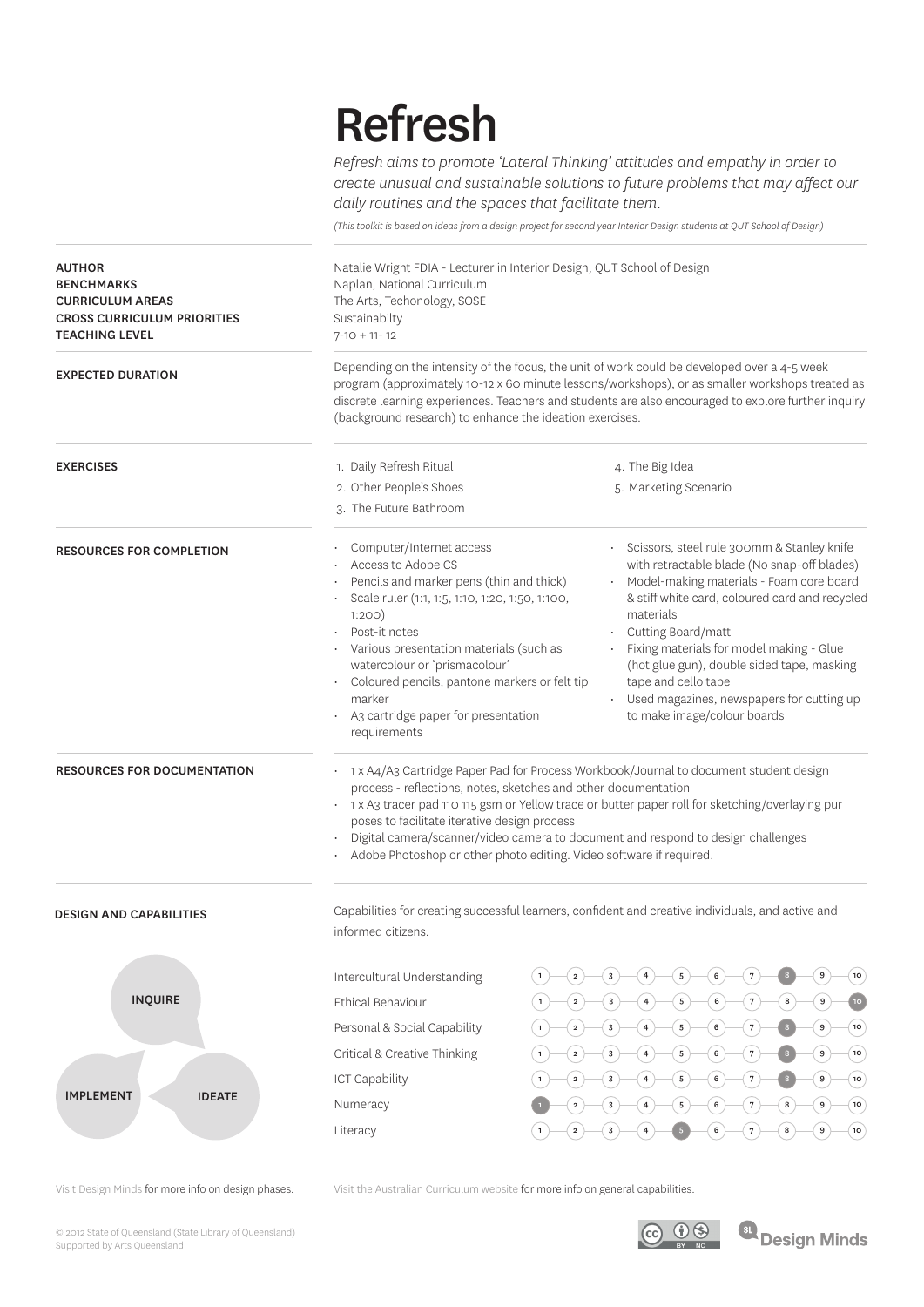## Daily Refresh Ritual



1 hour

Inquire/ Ideate

### **METHOD**

ACTIVITY

Whole class (approx. 25) working individually and in six groups/teams of 4 for discussion

*As social innovators, we cannot continue to replicate obsolete designs that fail to address changing social, technological and environmental needs. This exercise will allow you to practice tools for visual communication, thinking spatially (in 3D) and evaluating your environment to help you recognise preconceived design elements that you DON'T want to incorporate in a future bathroom space and opportunities for improvement.*

Introduce discussion about our daily rituals in particular our washing rituals and where these rituals take place. Whole class discussion about how these scenarios might differ from the washing rituals of other people in Australia and in other cultures.

Negotiation with students to form teams and give each team a name associated with the bathroom (ideally to include a good team leader, a team member with drawing or making skills, and a team member with writing skills).

Task (daily routine) - Each individual in the group to draw in journal a timeline of your daily routine including all of your daily activities and your bathing/ablution ritual. Now draw a detailed timeline of how you use your bathroom, indicating all the activities that you do in your bathroom (including things like washing, toilet, relaxing, dressing, cleaning teeth, morning coffee, hang towels, sing, etc). This could include a visual pictorial of your daily activities.

Reflect - Teams share and compare differences in rituals/activities. What are some of the things that interrupt your daily routine?. What are some of the frustrations of your daily bathing ritual (eg. time constraint, privacy, products) and how could you improve the process?

Task (bathroom plan) - Each individual in group to draw your own bathroom at home in plan (to scale if possible) from memory on one side of an A3 sheet. On the other side list all of the activities you do in the bathroom and give each a number. On the plan notate the number where the activity takes place.

Reflect - Teams share and compare bathroom plans and look at which bathroom layouts work better than others to make your routine the easiest.

- Is there enough space or too much to do each activity?
- Does the bathroom provide you with an experience and what type of experience is it? Could this be improved?

Design has the power to enrich our lives by engaging our emotions through image, form, texture, colour, sound and smell. Think about a great experience you have had where it involved swimming or bathing?. On one side of an A3 sheet, draw that experience and under the drawing write down three adjectives that describe it. On the other side of the sheet write down ten ideas for how you could recreate this feeling/experience in your bathroom appealing to all of the senses? This is meant to be a quick exercise.

Reflect - Share your ideas with your team and present your combined idea for the ideal bathroom experience.

What is the big idea (can be a product or a space)? On a group A3 sheet give your project a name and on one side draw a picture to represent the idea. On the other side write down five statements which express the idea. Each group to share their ideas with the whole class.

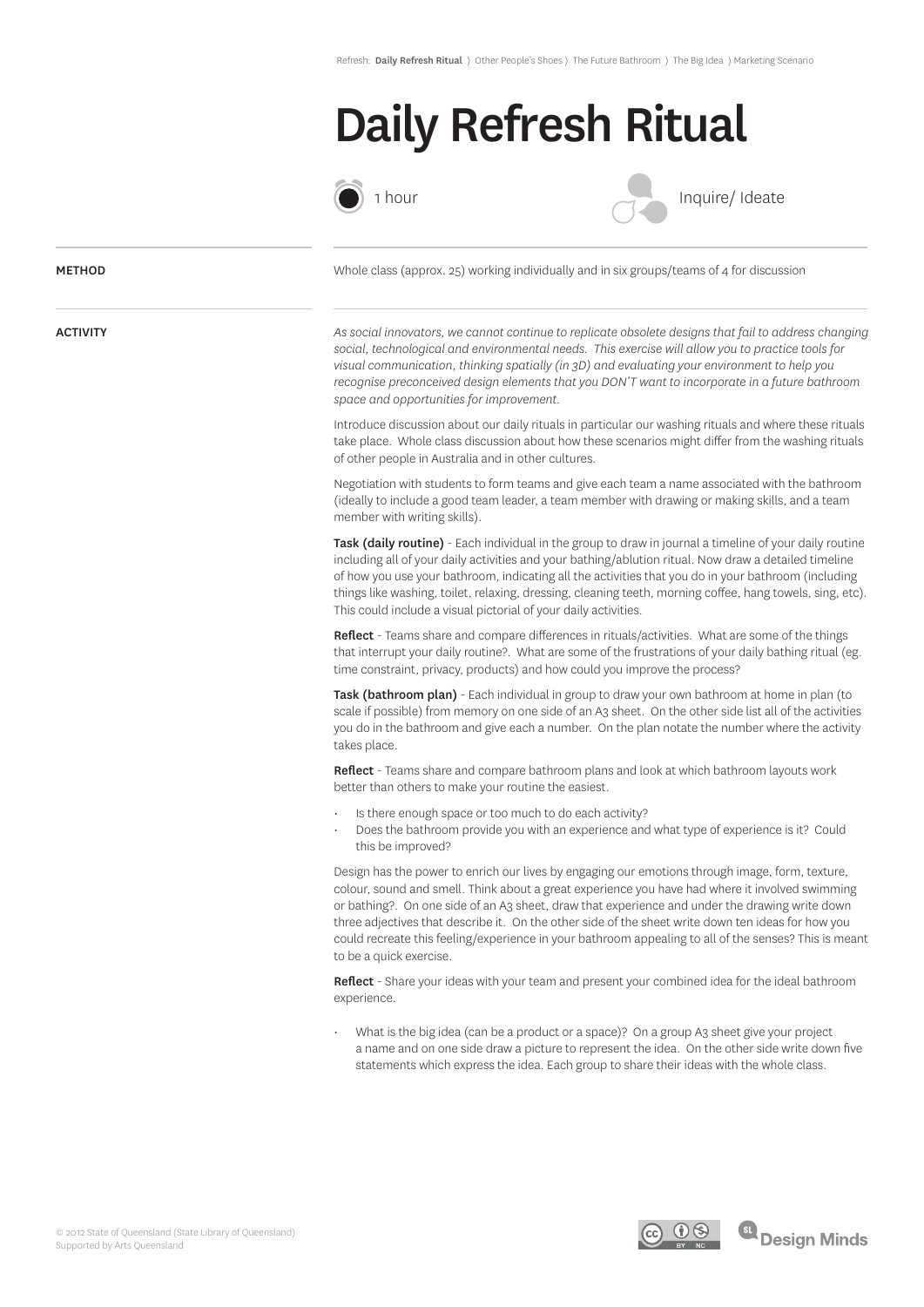# Daily Refresh Ritual

CONT.

|                      | Have you considered?<br>To extend the exercise, the last group presentation could also include an A3 image board/<br>poster that is an abstract visual collage reflecting the big idea for the bathroom experience<br>including image, form, texture, colour, sound, smell and text stating key qualities/words.<br>Disruption - take your bathroom routine and mix up the sequence of doing things. How<br>might this affect the design of the bathroom if you want your bathroom experience to be<br>easy? Would it mean a change to the room layout and entries/exits? |
|----------------------|---------------------------------------------------------------------------------------------------------------------------------------------------------------------------------------------------------------------------------------------------------------------------------------------------------------------------------------------------------------------------------------------------------------------------------------------------------------------------------------------------------------------------------------------------------------------------|
| <b>REFLECTION</b>    | Students are asked to document reflections, memories, notes and sketches in student journals<br>(optional). Alternatively teachers can facilitate a brief class discussion dependent on time frames.                                                                                                                                                                                                                                                                                                                                                                      |
|                      | Students are encouraged to be creatively unreserved and futuristic with their ideas.                                                                                                                                                                                                                                                                                                                                                                                                                                                                                      |
|                      | Prompts for relfection:                                                                                                                                                                                                                                                                                                                                                                                                                                                                                                                                                   |
|                      | What are some of the activities that we could add to our washing and ablution ritual<br>in the future which would improve our experience?<br>Are there any activities we could eliminate to save us time in our busy lives?<br>What activities that we do now in the bathroom are frustrating? And how could we<br>improve them?<br>Where could the bathing experience be to make it more pleasurable?                                                                                                                                                                    |
| <b>DOCUMENTATION</b> | Scan students' reflections, bathrooms, big idea bathroom experience presentations and include<br>in an online wiki for the project                                                                                                                                                                                                                                                                                                                                                                                                                                        |
|                      | A3 presentations can be exhibited in the classroom for future lessons to provide continuity                                                                                                                                                                                                                                                                                                                                                                                                                                                                               |
|                      | $\bigcap$                                                                                                                                                                                                                                                                                                                                                                                                                                                                                                                                                                 |

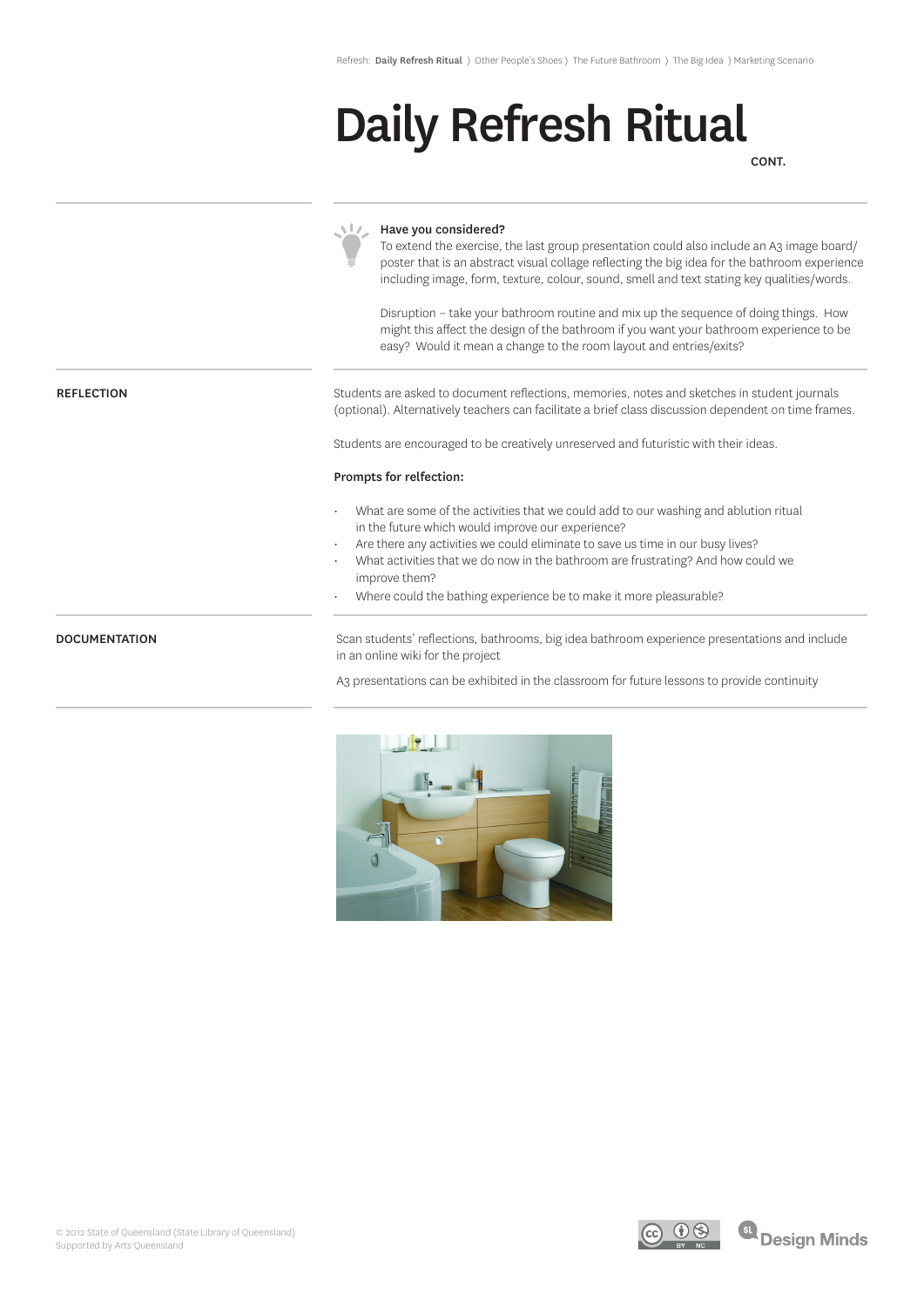### Other People's Shoes





### **METHOD**

ACTIVITY

Whole class (approx. 25) working individually and in six groups/teams of 4 for discussion

*Design thinking is intrinsically human-centred, meaning that we can use our empathy and understanding of people and how they relate to environments and products, to design experiences that create new opportunities for active engagement and participation. This exercise will extend your own experience of your bathing ritual to think about what it might be for other people, allowing you to understand what it might be like to design for a client.* 

Task (creativity warm-up) - In your design teams each person will be assigned a different persona. Eg. The Australian Prime Minister, CEO of Greenpeace, a gym junkie/cyclist, homeless youth, astronaut, the Little Mermaid, a pirate, a Hollywood socialite (eg Kim Kardashian/Donald Trump), a miner, etc. Put yourself in this persona and think of as many ideas as you can on your own for this person's bathroom and write them down in your journal (5 minutes).

This exercise is to be approached with an open mind - allow yourself to go a bit crazy!! Your ideas need to be innovative and not necessarily probable!! Reform in your team and share your ideas (5 minutes) and select the best ideas or a combination of the best.

On an A3 sheet present your best group idea, giving your idea a title, a sketch on the right that visually communicates the idea, and a few dot points on the left describing your idea. (5 minutes). Pin up each group idea and present these to the whole class.

Task (Getting to know your client) - Each design team will be assigned a different client.

Examples will include:

Client 1 - Male, 35 years old, artist, does not travel often, lives with another artist

Client 2 - Female, 55 years old, lawyer, travels internationally often, lives alone

Client 3 - Male, 25 years old, professional athlete, travels nationally, lives at a sports academy Client 4 - Female, 25 years old, actress/model, travels internationally often, lives on the road

As a design team build upon this information to create a Facebook page (not necessarily real) for your unique user. Be detailed and adventurous with your client development, to allow you to understand your user intimately and to assist you later in the design process. Give your client a name, birthday, history, interests, likes & dislikes, photos, etc. We will assume we are designing for these clients in the year 2020, so your profiles may need to reflect what these people might be doing in the future.

Each group to pin-up and present each client profile to the whole class

Repeat the creativity warm-up exercise for your client to brainstorm ideas individually and as a group for your client's bathroom.



### Have you considered?

One member of the team could pretend to be the client for a day and the other members of the design team interview them to find out more information about them for inclusion on the facebook page.

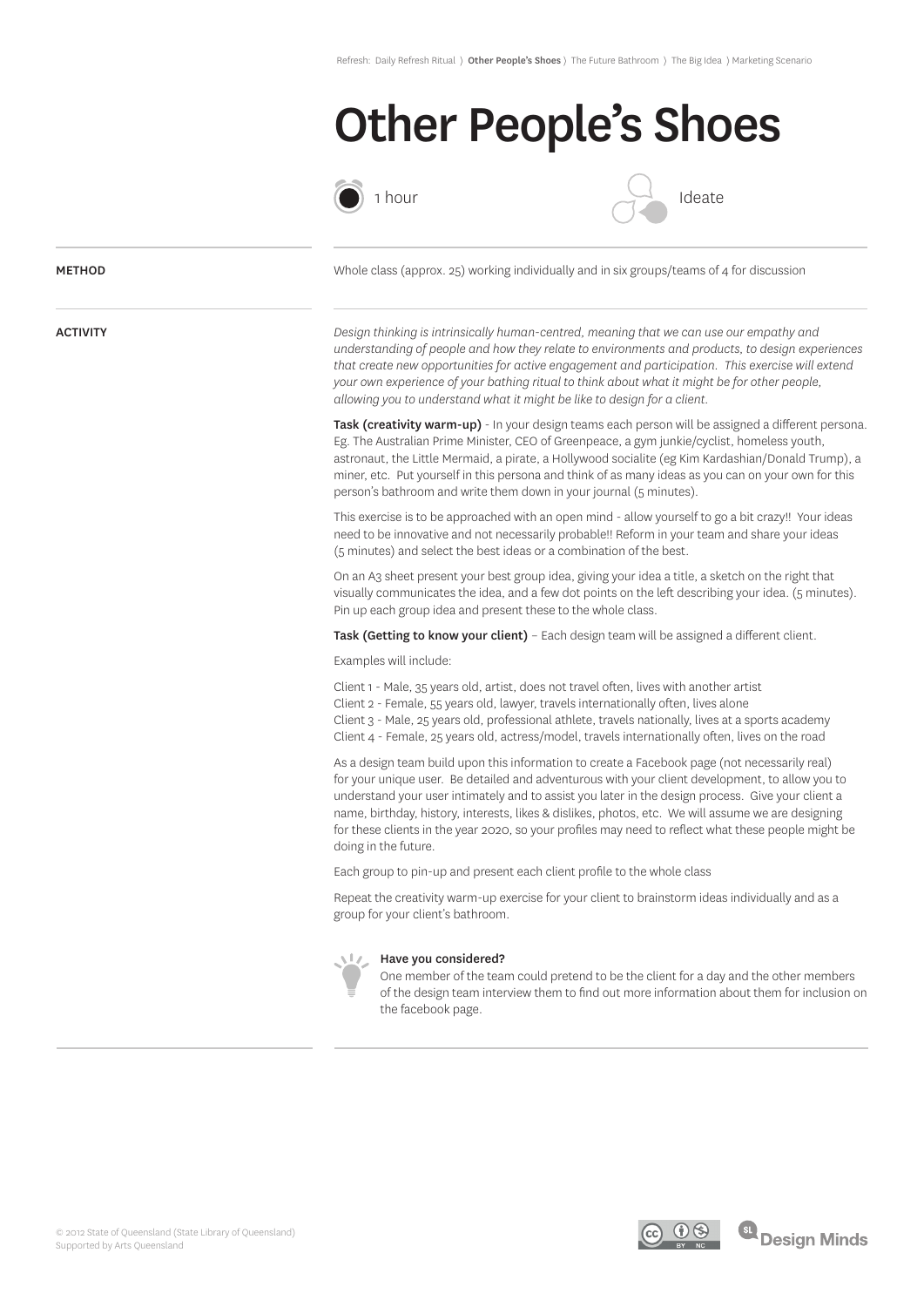## Other People Shoe's

CONT.

### **REFLECTION**

**DOCUMENTATION** 

Students are asked to document reflections, memories, notes and sketches in student journals (optional). Alternatively teachers can facilitate a brief class discussion dependent on time frames.

#### Prompts for Relfection:

- Research Talk to a person of the same age group as your client and get them to pretend to be them and imagine what their life is like. This might help you develop a realistic client profile.
- What will people be doing in 2020? How will their lifestyles be different? What will be their priorities?
- What will be the role of the bathroom in 2020 in people's lives? Will it be different to now?
- How might technology have changed in 2020? And how will this affect bathrooms design?
- Thinking about the future, what elements of the bathroom would we want to change/improve and what are your ideas in relation to this? Think about this in relation to the rest of our daily routine – cleaning, dressing, exercising, working, etc.

Scan students' reflections, group ideas and facebook pages and include in an online wiki for the project

Facebook pages can be added to a unique and pirate facebook site for the unit so that all members of the class can 'friend' the clients and talk to them about their project

Display facebook pages of clients in class so the rest of the class can get to know them and perhaps assist groups with ideas for their bathrooms.





**SL** Design Minds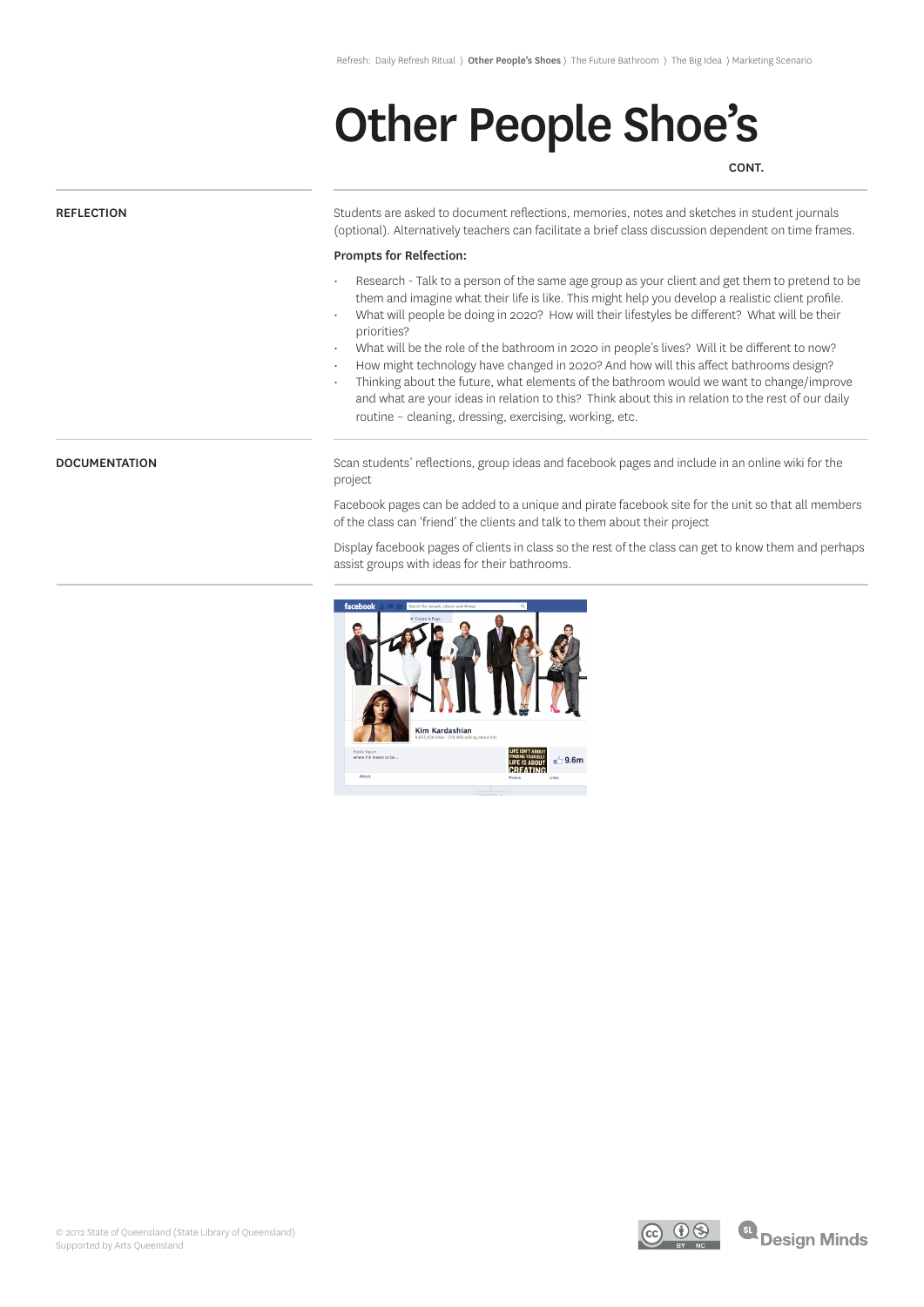### The Future Bathroom



60 minutes x 3 depending on unit goals/priorities and discussions



Whole class (approx. 25) working individually and in six groups/teams of 4 for discussion

*As we think and talk, we draw on a mental picture held in our mind either consciously or subconsciously. Our preconceptions can distort what we see and they can limit our design ideas. To shift our brains into an open minded and lateral thinking mode, and prevent us from jumping into a logical solution that might look exactly like your own bathroom, sometimes it is good to approach a problem from a completely different perspective. In this exercise you will develop your ideas for your client's bathroom of the future. Of course, as designers, we need to be thinking sustainably and with regard to conserving our environment.*

Task (Creativity warm-up) - 'How might a bathroom look and function if we ran out of water?'

In your design teams each person will think of as many ideas as you can on your own for 'a bathroom with no water' and write them down in your journal (5 minutes). This exercise is to be approached with an open mind - allow yourself to go a bit crazy!! Reform in your team and share your ideas (5 minutes) and select the best ideas or a combination of the best. On an A3 sheet present your best group idea, giving your idea a title, a sketch on the right that visually communicates the idea, and a few dot points on the left describing your idea. (5 minutes). Pin up each group idea and present these to the whole class.

Task ('Refresh Refuge') - Your design task is to explore a futuristic prototype for a prefabricated freestanding unit that can be transported on a truck ready to be installed in any generic living space or on any site. There are no size restrictions stipulated. The 'Refresh Refuge' will be a cleansing facility for your client for up to 2 people, which caters for all of the activities required to start or finish your day eg. washing, toilet, relaxing , dressing, etc. The Refresh Refuge' will look nothing like your bathroom of today and you can choose the site on which you will install it. As a team, revise all of the previous exercises we have done for design generation/ideation and use some of these again to generate new ideas for your 'Refresh Refuge' through words, sketches or by experimenting with model making. It is best to come up with at least three totally different ideas and then choose one to progress and develop further in detail.

Once you have converged your ideas and have agreed on your approach, present this idea on an A3 sheet to present as a group to the rest of the class. This idea can be presented with words, sketches, select magazine images, etc as is suitable to sell your idea simply and quickly.



### Have you considered?

To include another brainstorming/ideation activity repeat the creativity warm-up by asking other disruptive questions such as 'How might a bathroom look and function if we have no electrical power?' or 'How might a bathroom look and function if we only have a time limit of five minutes to use it?'

Rather than an ideas board, students can create an image board including images, colours, textures and descriptive words to visually communicate the experience that their 'Refresh Refuge' will create.



#### ACTIVITY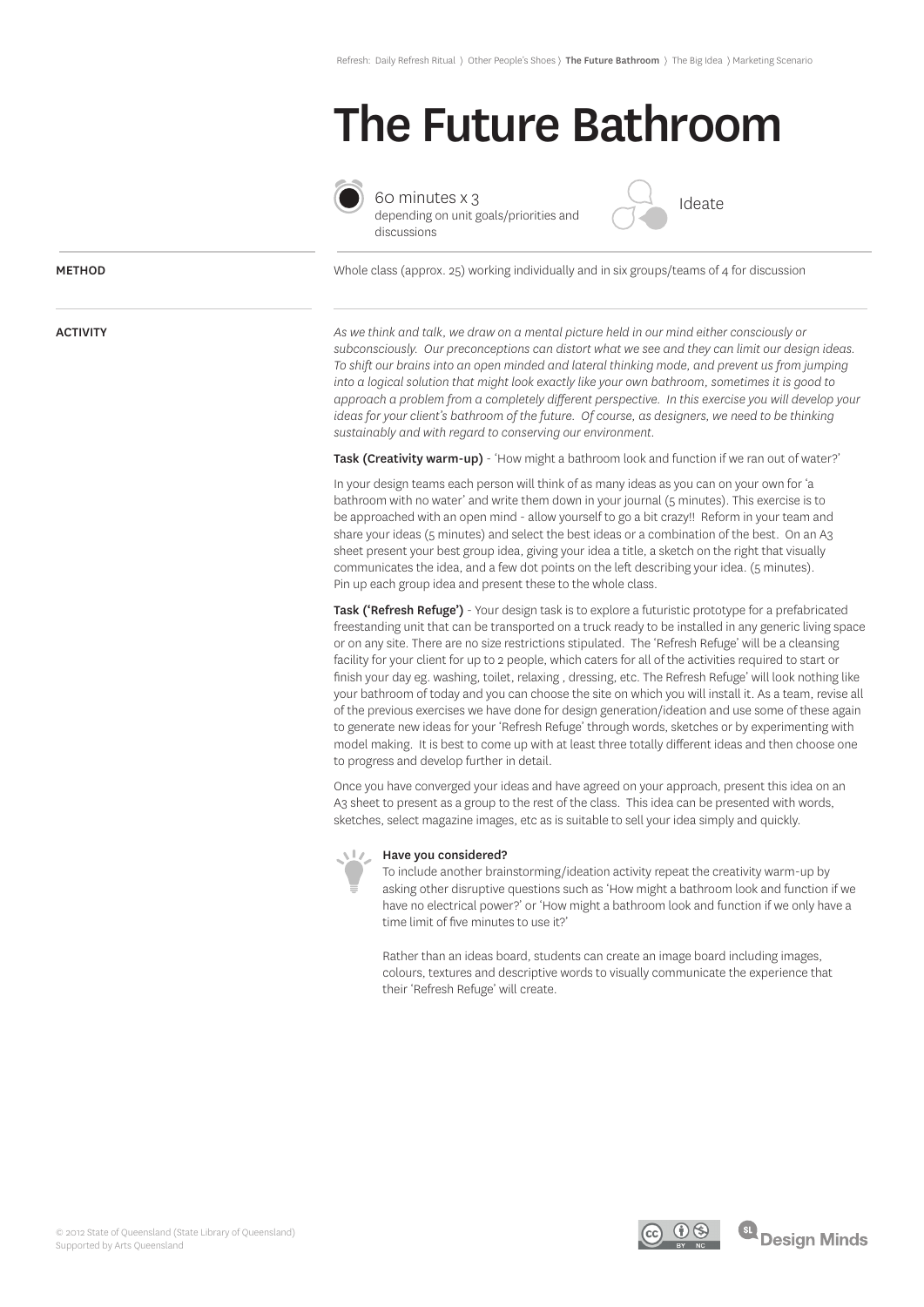### The Future Bathroom **CONT**

### **REFLECTION**

Students are asked to document notes, ideas and sketches and final drawings in a team journal.

### Prompts for reflection:

- Consider answering the following questions when designing for your 'Refresh Refuge':
- What are your user's needs in the framework of the broader cultural context in the future and how might this affect the daily routine? What are the needs for public and private spaces?
- What is the quality of space required for your user? How important will the 'Refresh Refuge' be for them?
- Where will the 'Refresh Refuge' be sited and how does the space relate to its site?
- What new technology will be used?
- What are our ideas for environmental sustainability?
- What are the materials to be used and are these suitable for the use and the experience?
- What experience are we trying to create and how can we recreate this?
- What is the impact of gender on our design?
- Size have we created enough space for the activities and considered that it is a transportable structure?

### **DOCUMENTATION**

Scan students' reflections, brainstorming and group ideas and include in an online wiki for the project.



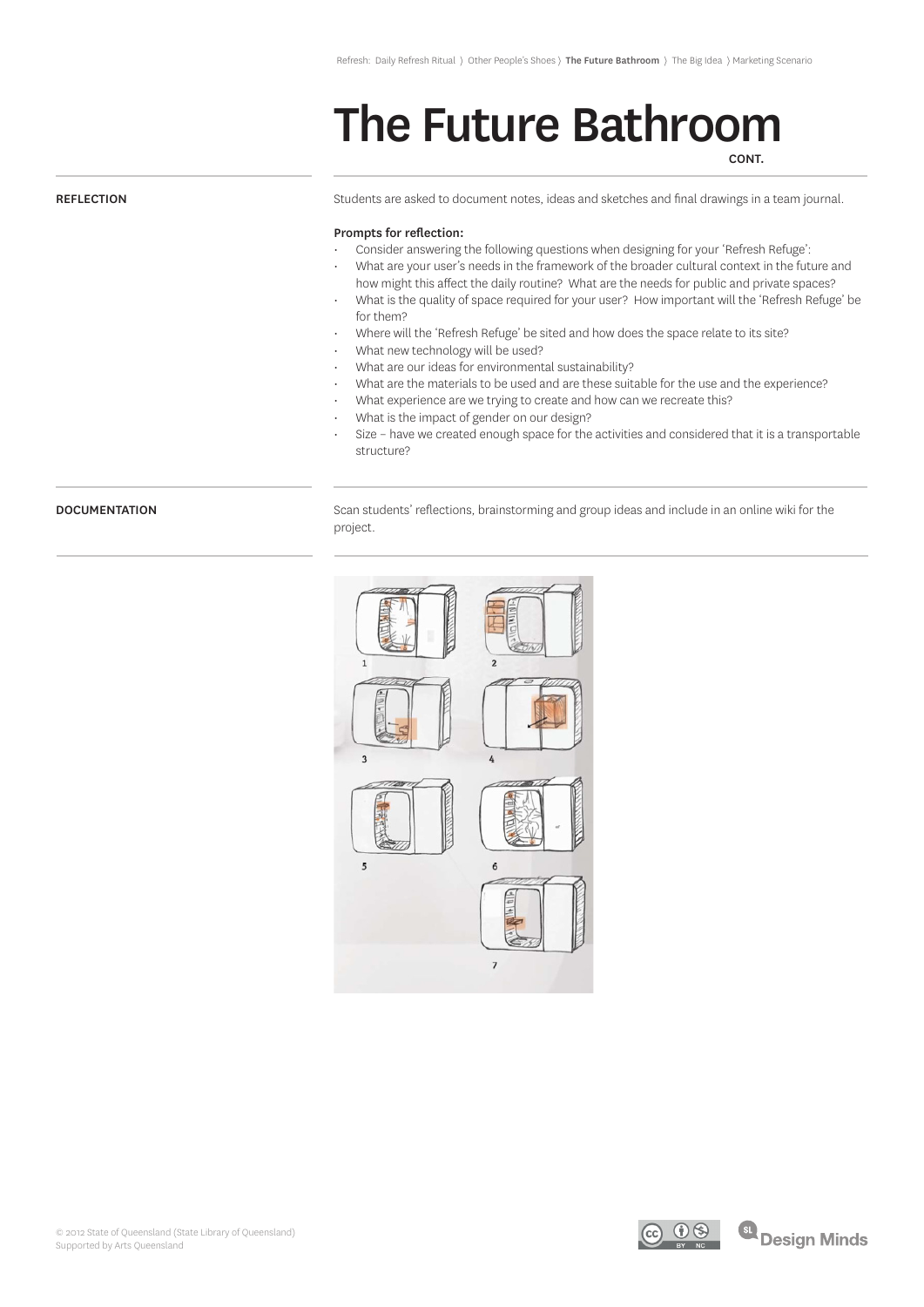# The Big Idea



1 x3 60 minute lessons depending on unit goals/priorities and discussions lessons

Ideate/ Implement

| <b>METHOD</b>     | Whole class (approx. 25) working in six groups/teams of 4                                                                                                                                                                                                                                            |
|-------------------|------------------------------------------------------------------------------------------------------------------------------------------------------------------------------------------------------------------------------------------------------------------------------------------------------|
| <b>ACTIVITY</b>   | Task (The Model) - In your design team construct a model of your Refresh Refuge' design for your<br>client. As this is a group effort, divide up the tasks between members of your group. One team<br>member could be thinking about how the design and model will be presented to the larger group. |
|                   | Present your design idea and model to the rest of the class, thinking about the best way of present-<br>ing all of the design features. Make sure you take the audience through the routine and how the<br>user of the 'Refresh Refuge' will move through the space and experience it.               |
|                   | Discuss as a team how well you fulfilled your client brief                                                                                                                                                                                                                                           |
| <b>REFLECTION</b> | Think about using this model as a tool for ideation as well as implementation.                                                                                                                                                                                                                       |
|                   | Prompts for reflection:                                                                                                                                                                                                                                                                              |
|                   | You might build a sketch model first which you can pull apart until you get it right and then<br>a final model for presentation.                                                                                                                                                                     |
|                   | Think about materials and the emotive and experiential qualities that they will bring to your<br>design.                                                                                                                                                                                             |
|                   | How will you recreate them in your model?<br>Can you use photographs of your model in the exercise for marketing of your idea? If so,<br>how might this influence how you build your model?                                                                                                          |
|                   | You might like to build a platform for your model that helps to describe its site, if that is<br>important to your design.                                                                                                                                                                           |

DOCUMENTATION The photographs of the models can be recorded in an online wiki for the project of